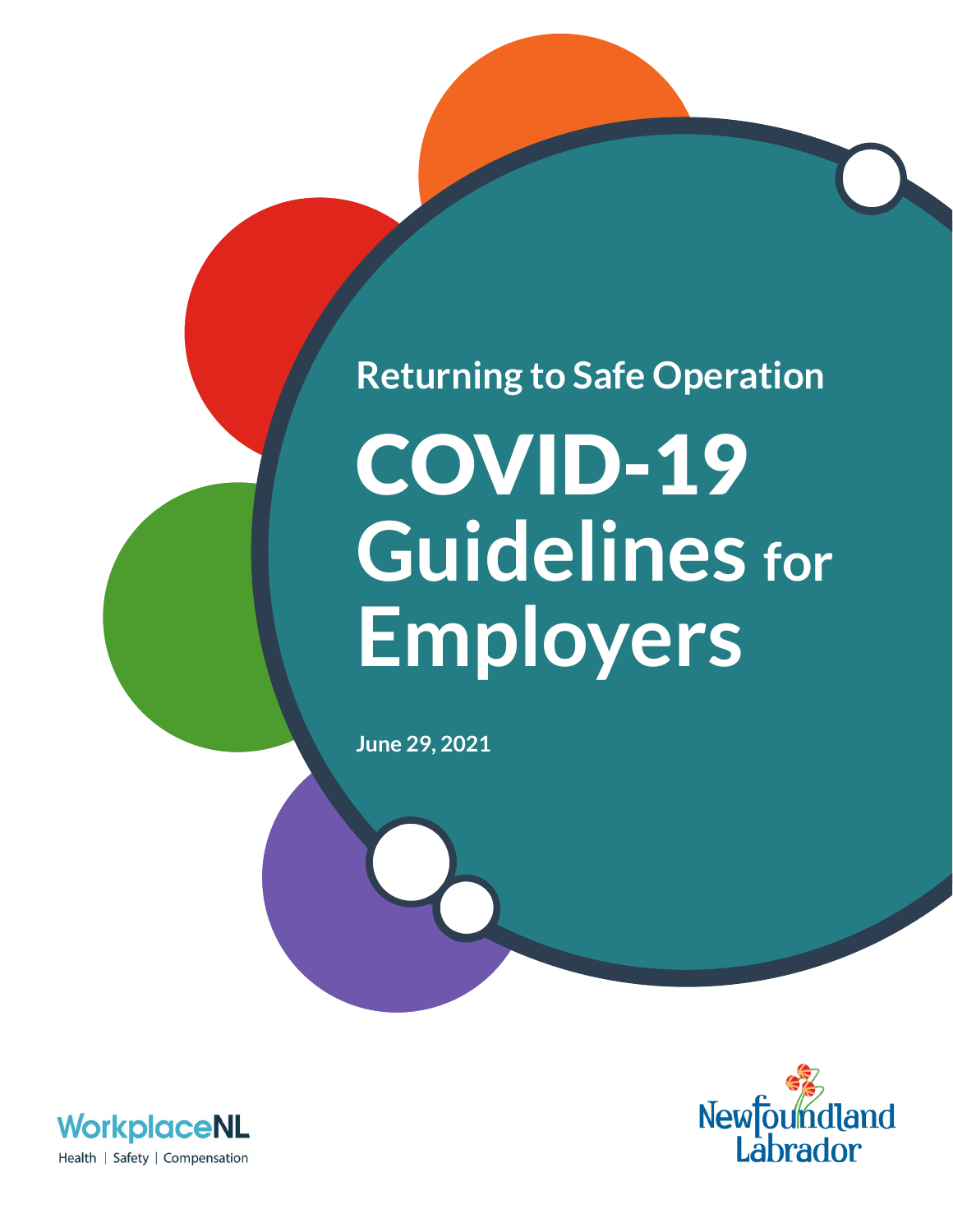Effective March 18, 2020, the Minister of Health and Community Services with the Government of Newfoundland and Labrador declared COVID-19 a public health emergency under the **Public Health Protection and Promotion Act**. While a public health emergency is in effect, the province's Chief Medical Officer of Health can introduce special measures that they believe are necessary to protect the health of the population.

The OHS Division (Service NL) and WorkplaceNL, in consultation with the Chief Medical Officer of Health, recognize the importance of worker health and safety as businesses plan to resume operations following COVID-19 related work stoppages or interruptions. To keep within the provincial public health emergency declaration, the following guidelines will apply to all provincially regulated workplaces, and must be followed without exception, until further notice.

This guideline has been written with consideration of Public Health Agency of Canada and Government of Newfoundland and Labrador resources available at the time of release.

Important Update: As of August 24, 2020 the Chief Medical Officer of Health has **[ordered](https://www.gov.nl.ca/covid-19/files/Special-Measures-Order-Masks-August-24-2020.pdf)** that all individuals must wear a non-medical mask that covers the nose and mouth when in public indoor spaces.

## Returning to a new normal

The COVID-19 pandemic has impacted the way we work, how we manage tasks and how we interact with co-workers, customers or visitors. Jobs within each workplace vary, as does the risk of exposure to and transmission of COVID-19. Understanding these risks will help you to identify appropriate controls to put in place to prevent the spread of COVID-19 and to protect your workers.

Employers and business owners must think outside the pre-COVID-19 work environment, and carry out alternative working arrangements, as identified in this guideline.

# Preventing the spread of COVID-19

Public health evidence suggests COVID-19 most commonly spreads from an infected person to another person through the following:

- **• Close contact:** Breathing in someone's respiratory droplets after they cough, sneeze, laugh or sing.
- **• Contaminated surfaces:** Touching something with the virus on it, then touching your mouth, nose or eyes with unwashed hands.
- **• Common greetings:** Handshakes, hugs or kisses.

Individuals infected with the COVID-19 virus can transmit the virus to others early in their illness, including the days before they develop symptoms (pre-symptomatic), and up to at least 10 days after they develop symptoms. Some infected individuals may have very mild symptoms, or no symptoms (asymptomatic), but are still able to transmit the virus to others. This means that some infected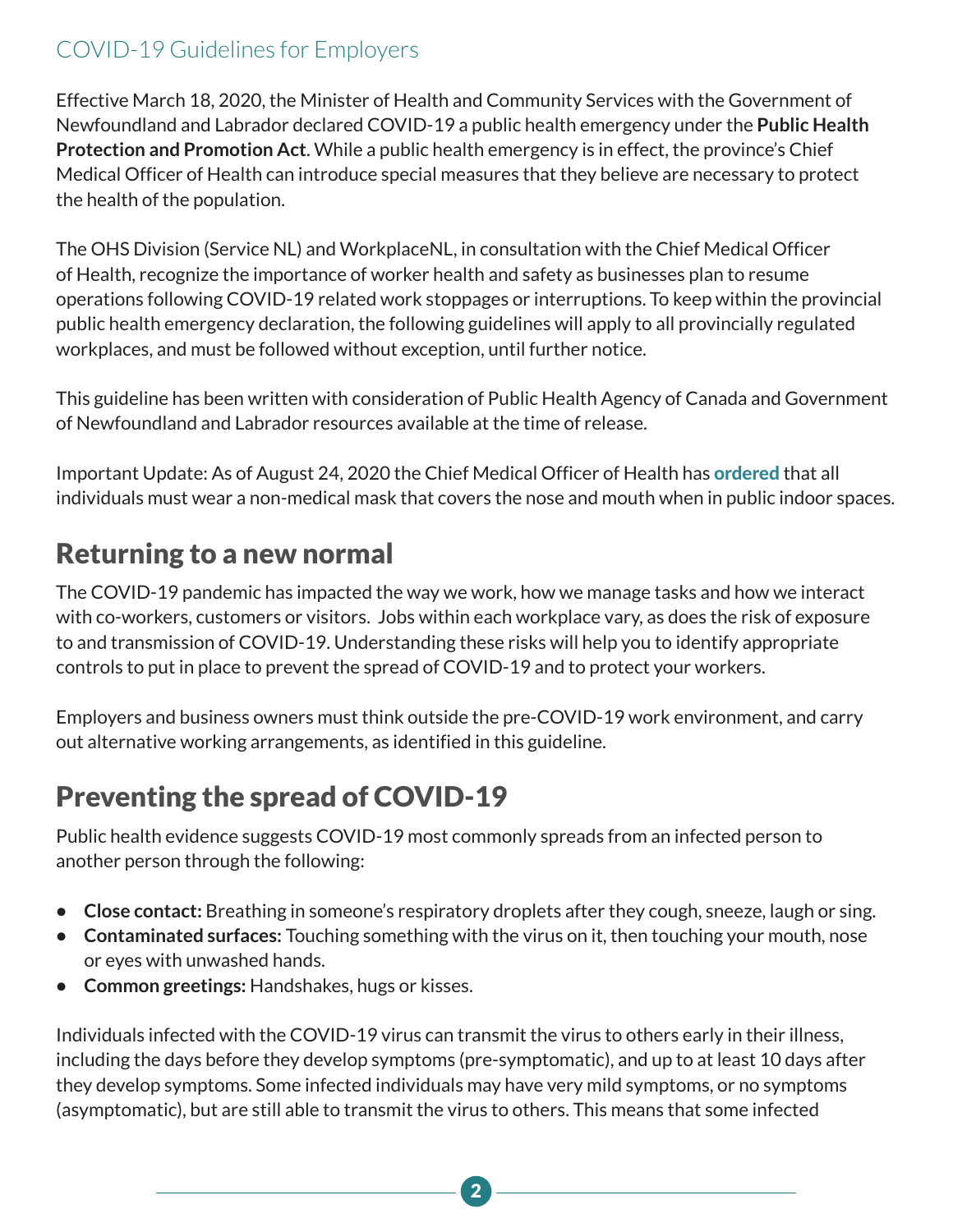individuals will be able to infect others, but may not look or even feel ill themselves. The estimated time between contact with COVID-19 and the appearance of the first sign or symptom is 5 to 6 days on average, but can range from 1 to 14 days.



To stay healthy and to protect ourselves and others, we must be mindful of the ever-present risk of exposure to the virus. Some settings and situations increase the risk, such as being in:

- Closed spaces with poor ventilation.
- Crowded places where a large number of people gather.
- Close contact where you can't keep two metres apart from others.

## Risk reduction strategies

Some workplaces may choose or be required to close, or to have employees work remotely if possible. However, if the workplace is continuing to operate, a combination of strategies must be used to reduce the spread of COVID-19.

#### **The best measures of defense against the spread of COVID-19 are:**

- Staying home if you are feeling unwell or experiencing symptoms.
- Restricting visitors and non-essential personnel.
- Clear and frequent communication for all workers and visitors.
- Physical barriers.
- Physical distancing (keep two metres/six feet from others, if possible).
- Good cleaning and hygiene practices.
- Personal protective equipment.

Information on risk reduction strategies are further detailed in the guideline below.

## Documentation requirements

#### **Employers must develop documentation or a plan that reduces the risk of exposure to workers and the general public. The plan must include:**

- A risk assessment.
- An overview of how the workplace is organized and arranged.
- Specific activities carried out by workers.
- Control measures implemented.
- Communication and training provided to workers, customers, and visitors.
- Detail how the employer will monitor compliance with the guidelines.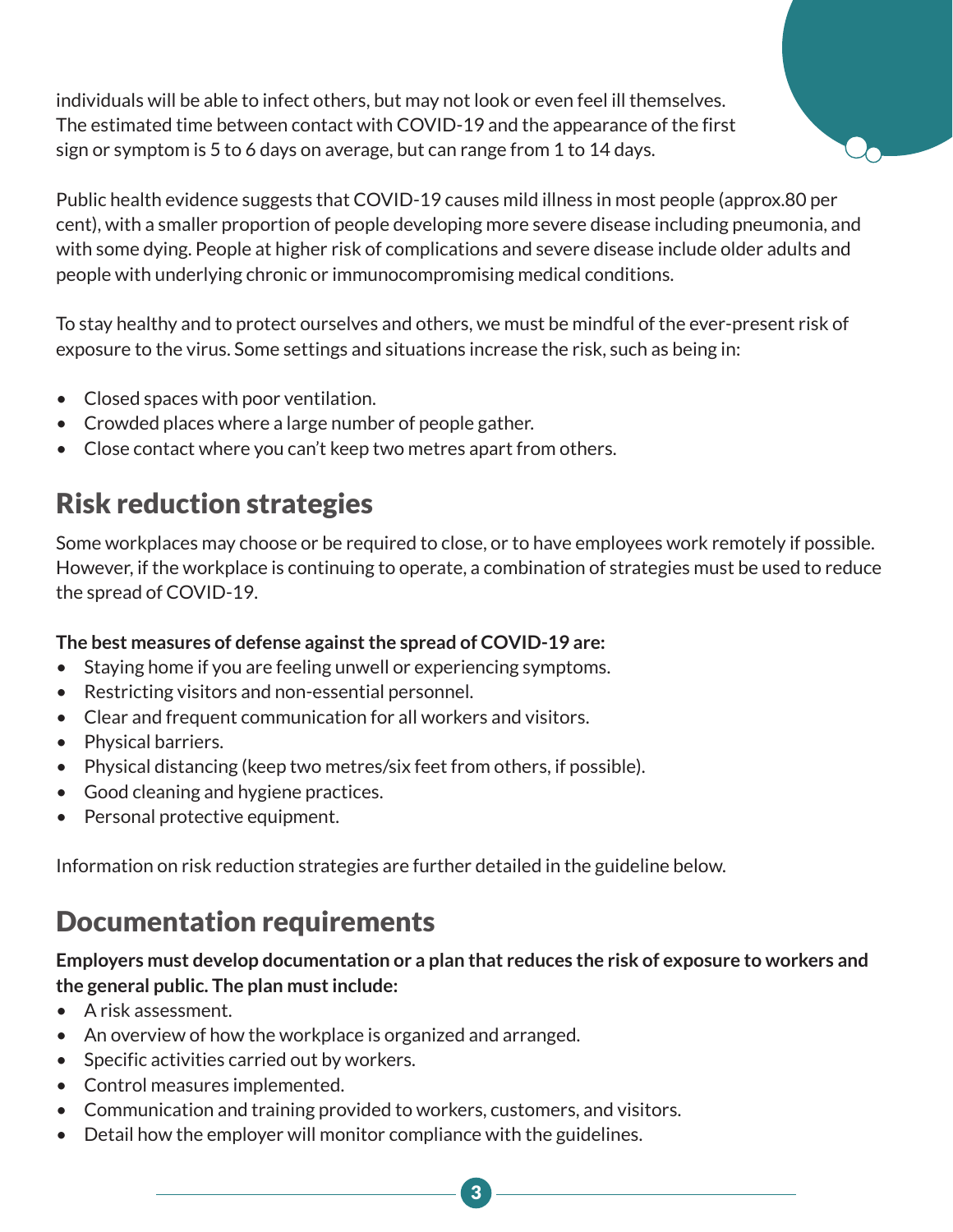The following steps are provided to help develop a plan to ensure you are minimizing the risk of COVID-19 appropriately, and that your business can operate safely. Note that this information and guidance represents the minimum requirements, and you may identify additional risks and control measures specific to your business.

The OHS Division, during inspections which assess COVID-19 preparedness, will ask to view all written procedures related to the prevention of COVID-19 spread. This will include asking for documentation detailing how an employer will inform all persons of its prevention measures, and monitor adherence to these procedures.

Employers must ensure that workers understand the measures taken to reduce the risk, as many will have concerns about returning to work. Employers must involve workers in the planning process as much as possible to ensure their concerns are heard and addressed.

# Step 1: Assess the risk at your workplace

Employers must assess all aspects of the business, considering demographics of the workforce or clientele, location of the workplace, business continuity plans and policies, and the physical environment of the workplace. This process should involve frontline workers, supervisors, and health and safety committees and/or worker health and safety representatives/designates. Employers should continue to assess the workplace after operations resume, to ensure risks are identified and managed.

#### **When assessing the risk of a business, employers must first consider the population or the demographics of the workforce and clientele:**

- Are employees or clients from certain demographic groups at greater risk of severe disease, such as older adults or people with underlying medical conditions?
- Are your clients at greater risk of spreading the disease (young children)?
- Are your employees at greater risk of being infected due to recent travel (workers travelling from outside the province)?
- Will employees/clients be participating in activities that promote transmission of the virus?

#### **Consideration must be given to the type of services/work provided in the workplace:**

- Does your business provide essential services?
- Do the services you provide have the potential to increase viral transmission?
- What type of services does your business provide (food service, customer service, home visits, etc.)?

#### **Consideration must also be given to the location of the workplace:**

- Is the local community experiencing an increased rate of COVID-19 infection?
- Is the local population at increased risk of severe disease if COVID-19 circulated (elderly)?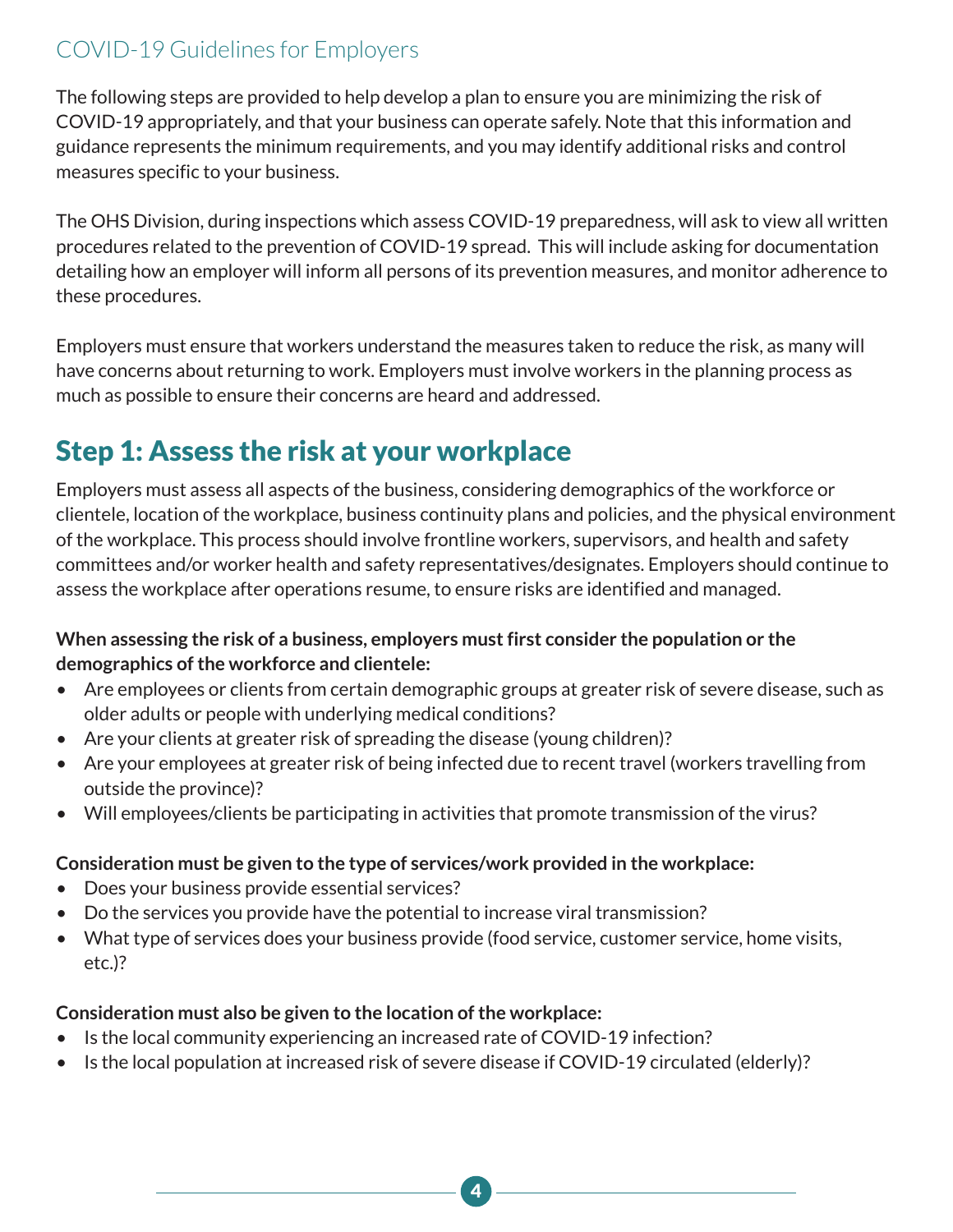#### **Employers should review business continuity plans and policies:**

- Does your business have a pandemic preparedness plan?
- Does your business have a continuity plan addressing issues like critical operations, prioritization of work/services, surge capacity planning, and cross-training of employees?
- Do you have a risk communication plan to share information with your employees, contractors and clients?
- How will symptomatic individuals in the workplace be handled? How will contacts be handled?
- How will employee absenteeism impact your operations?
- Can your workplace support flexible workplace policies (teleworking arrangements, staggered hours, etc.)?
- Does your business offer mental health support to your employees?

#### **Employers must also assess physical workplaces in order to identify places where the risk of transmission is introduced:**

- Does your workplace employ a small or large number of employees?
- Do your workers conduct frequent domestic or international travel?
- In what setting is your workplace located (large public space, community-setting, office, densely or sparsely populated areas)?
- Is work conducted indoors, outdoors or both?
- Where do workers congregate (break rooms, production lines, meeting rooms)?
- Are there work tasks or processes that require workers to come into close proximity with one another, or members of the public?
- Can your workplace infrastructure be easily altered/modified to implement public health, and infection prevention and control measures (additional hand cleaning stations, spatial separation of 2-metre between workstations)?
- Are materials exchanged (money, credit cards, paperwork, etc.)?
- What tools, machinery, and equipment do workers come into contact with, in the course of their work?
- Which surfaces are touched often (bathroom facilities, turnstiles, doorknobs, elevator buttons, light switches, equipment, and shared tools)?

#### **Employers should review workplace cleaning procedures:**

- Does your workplace and business have existing environmental cleaning procedures and protocols? Can they be enhanced to align with public health advice?
- Will high-touch surfaces be cleaned and disinfected frequently, using appropriate cleaners and approved disinfectants?

# Step 2: Implement measures to reduce risk

Employers must select and put measures in place to minimize the risk of viral transmission. Employers should review the following information and guidance:

• Industry-specific protocols on the Government of Newfoundland and Labrador COVID-19 website including **[Information Sheets for Businesses and Workplaces](https://www.gov.nl.ca/covid-19/information-sheets-for-businesses-and-workplaces/)** to determine whether any relevant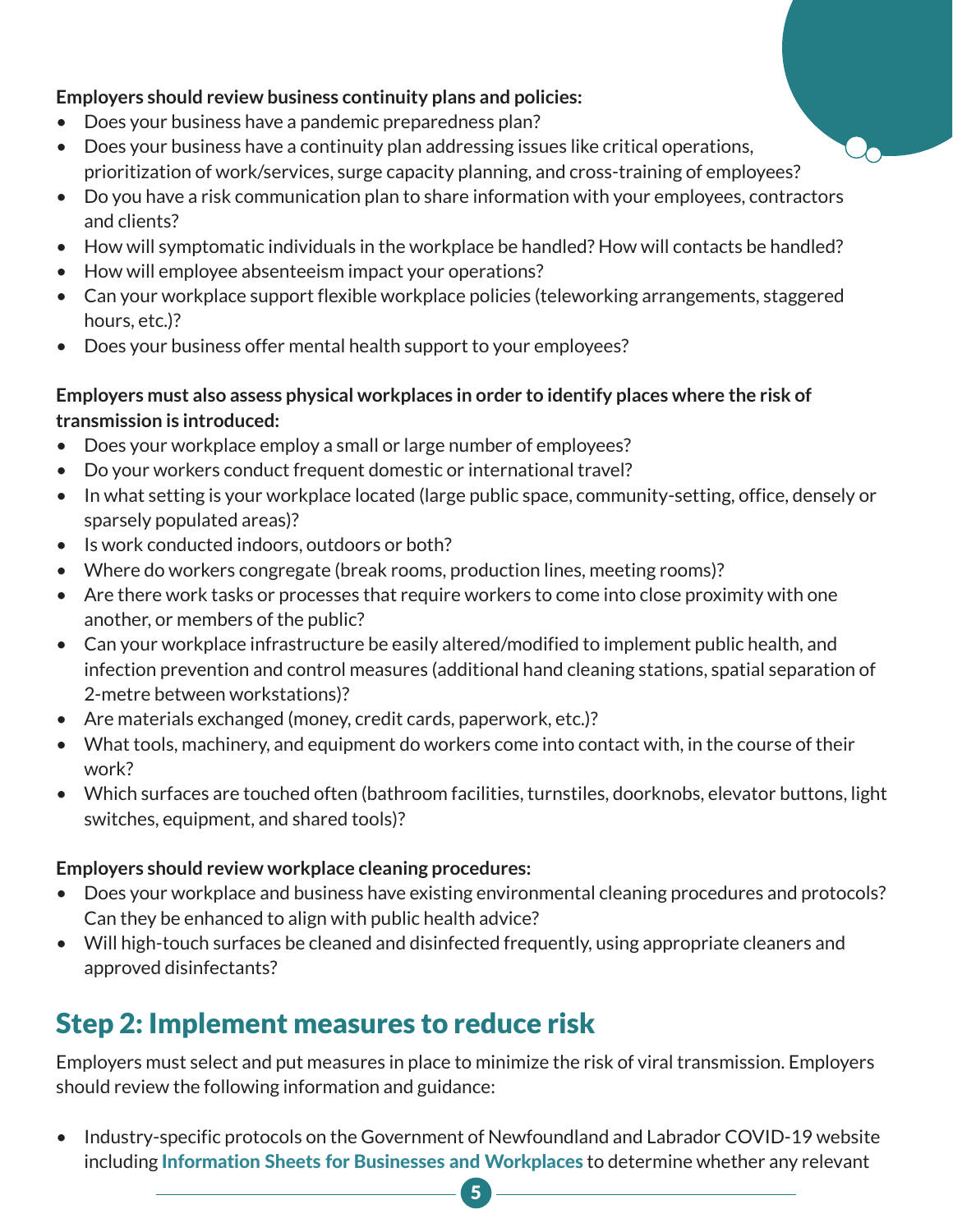updates apply to your industry. Guidance for additional sectors will be posted as they become available. If protocols are developed specific to your sector, implement these to the extent that they are applicable to the risks at your workplace. You may need to identify and implement additional protocols if the posted protocols do not address all the risks to your workers or the public.

- Orders, guidance, and notices issued by the Chief Medical Officer of Health and relevant to your industry.
- Your health and safety association, or other professional and industry associations.
- Frontline workers, supervisors, and your occupational health and safety committee (or worker health and safety representative/designate).

## Encourage employees to stay home, if feeling unwell

**All employees, contractors, and visitors, including essential workers, should be instructed to stay at home if they are feeling unwell. If a person experiences symptoms while at work:**

- Plan for rapid isolation of a symptomatic employee.
- Identify an area where employees/clients can be isolated if they become ill at the workplace.
- Instruct the person to go home as soon as possible, avoid public transportation and take measures to protect others around them.
- Recommend they call 811, or complete the self-assessment tool [https://www.811healthline.ca/](https://www.811healthline.ca/covid-19-self-assessment/) [covid-19-self-assessment/](https://www.811healthline.ca/covid-19-self-assessment/) .

## Travel restrictions

All individuals arriving in Newfoundland and Labrador from outside the province must follow requirements issued by the Chief Medical Officer of Health.

For more information, please visit the Government of Newfoundland and Labrador COVID-19 website at <https://www.gov.nl.ca/covid-19/> .

## Maintain physical distance

- Limiting the number of people in a workplace is an important way to maintain **[physical distancing](https://www.gov.nl.ca/covid-19/files/Physical-Distancing-for-Businesses.pdf)**, in accordance with public health directives. This may be done by implementing work-from-home schedules or rescheduling some work tasks.
- Ensure that the number of people in each area of a workplace is adequate to prevent workers from coming too close to one another, or members of the public. This may be done by posting occupancy limits (e.g., on elevators, washrooms, and other small spaces), and limiting the number of workers at one time in break locations.
- Revise work schedules and reorganize work tasks to maintain a distance of two metres between workers and others wherever possible. Shifts should be alternated or production levels should be lowered in order to achieve physical distancing. Stagger start, break and end times for employees.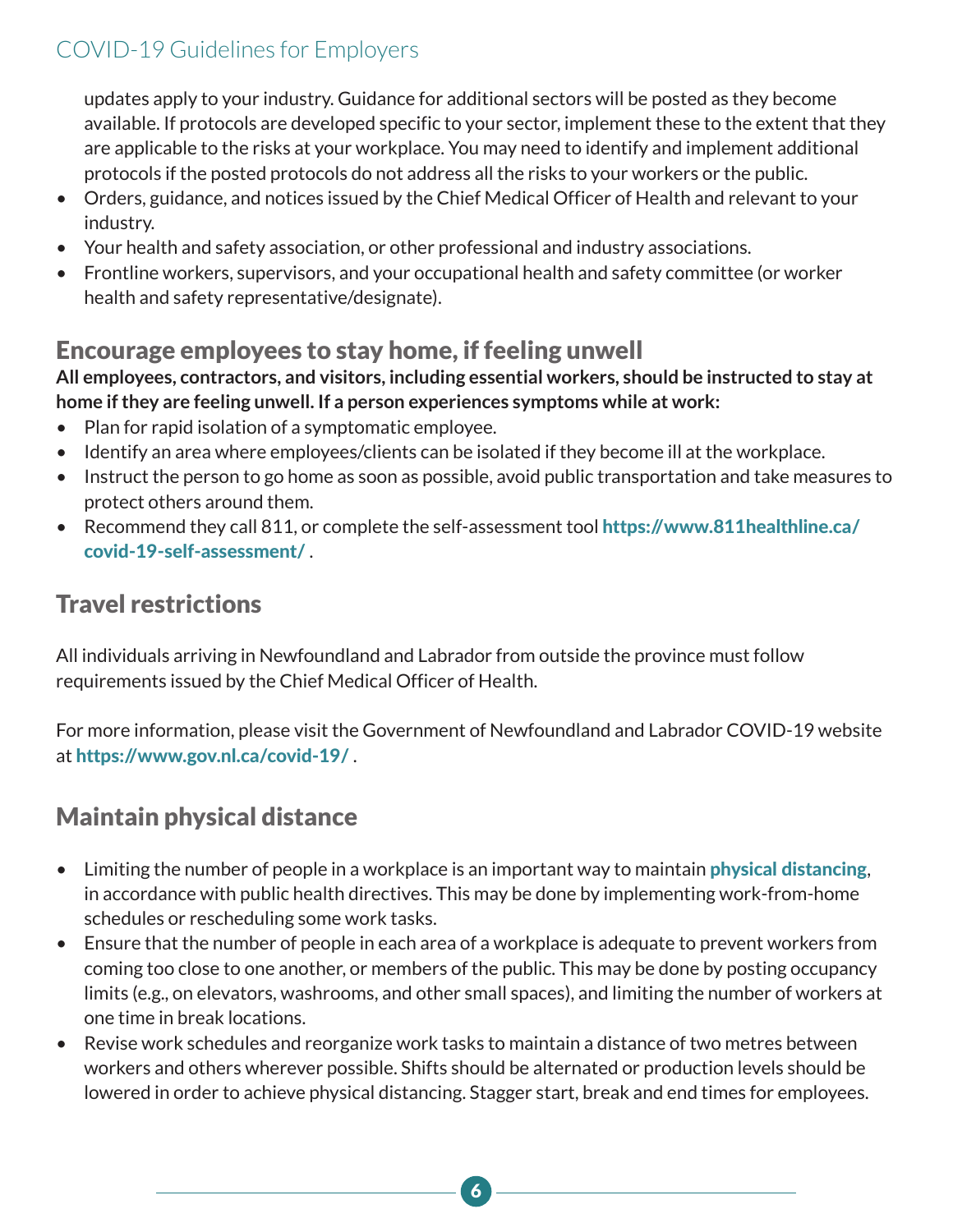- Implement measures to ensure workers can maintain a distance of two metres when serving or working with or near members of the public (floor markings as to appropriate paths of travel and standing positions to maintain physical distancing).
- The [COVID-19 Alert Level System](https://www.gov.nl.ca/covid-19/alert-system/), directed by the provincial Chief Medical Officer of Health, clarifies the public health measures for public spaces and mass gatherings. While the guidelines do not dictate the number of employees allowed to be present in the workplace, adherence to gathering limits is required for any meetings/groupings of workers.
- In-person meetings, within the maximum the number of individuals, is not recommended as there is a higher risk of viral transmission in enclosed spaces, such as meeting rooms, as compared to larger areas with more ventilation. It is recommended that in-person meetings be done by video or teleconference, if possible.

## Where physical distance cannot be maintained

- Where distance cannot be maintained, consider separating people with physical barriers such as partitions or plexiglass barriers.
- Where other measures are not sufficient, consider the use of non-medical masks or face coverings, in work settings where medical masks or respirators are not required. Employers should understand that different masks and respirators have differing benefits and limitations.
- Consider active screening seeking information to determine the health status of people entering and exiting the workplace.

## Fitness for work

#### **Prior to the start of work, the employer must:**

- Review the latest guidance from the Chief Medical Officer of Health, and adjust work practices accordingly.
- Ensure workers are pre-screened prior to entering the site or workplace. Pre-screening should also be performed for persons who may come into contact with workers where physical distancing measures cannot be maintained (dentists, salons/barbershops, etc.). A COVID-19 "Fit for Work Questionnaire" is included in this guide.

## Cleaning and personal hygiene

- Develop policies around when workers must wash their hands, including upon arriving for work, before and after breaks, after handling cash or other materials, after using the washroom, when preparing food and after handling common tools and equipment.
- Remove any unnecessary tools or equipment that may elevate the risk of viral transmission, or ensure they are adequately cleaned between uses/persons or that persons handling them wear gloves and practice good hand hygiene.
- Proper hand washing and sanitation are needed to limit the spread of COVID-19. Provide access to hand washing stations and/or hand sanitizer to every employee on site.
- Inform and remind employees of [effective handwashing techniques](https://www.gov.nl.ca/covid-19/files/Covid19-Hand-Washing-Poster.pdf), to avoid touching their face, and to practice proper respiratory etiquette (cough into their elbow or a tissue and immediately dispose of the tissue).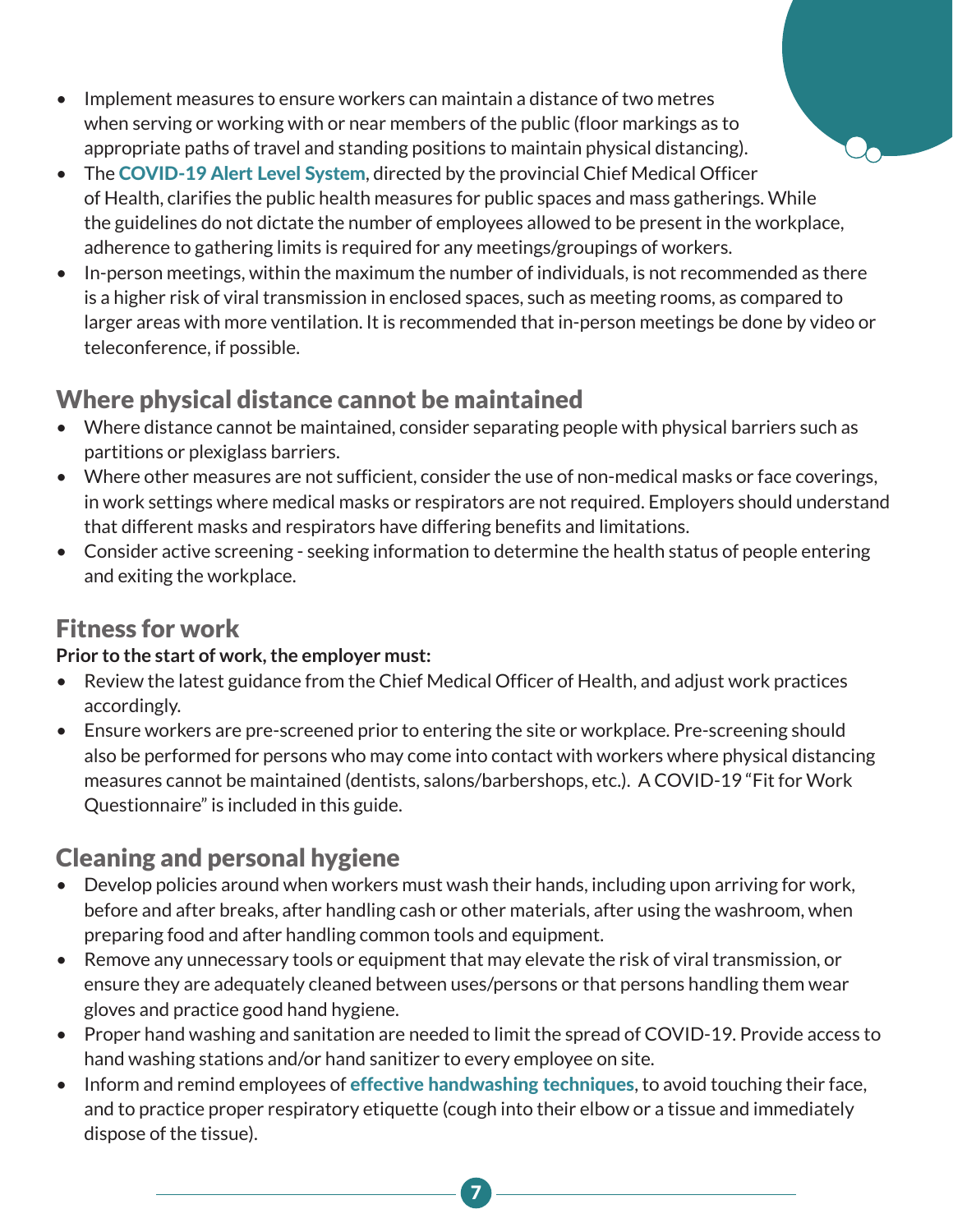- Implement a cleaning protocol for all common areas and surfaces, including barriers, washrooms, equipment, tools, common tables, desks, light switches, electronics and door handles. Ensure those engaged in cleaning have adequate training and materials.
- Increase the cleaning frequency of high-touch areas, washrooms and lunch rooms (cleaning twice daily).
- Public spaces that are visibly dirty must be cleaned first, and then disinfected. Some products (such as premixed store-bought disinfectant cleaning solutions and/or wipes) can clean and disinfect all at once, and may be more practical. See [COVID-19 Cleaning and Disinfection for Public Settings](https://www.gov.nl.ca/covid-19/files/factsheet-covid-19-environmental-cleaning-NL.pdf) for further information.
- Approved hard-surface disinfectants that have Drug Identification Number (DIN) are suggested to be used. A DIN is an 8-digit number given by Health Canada that confirms the disinfectant product is approved and safe for use in Canada. A [diluted bleach solution](https://www.canada.ca/en/health-canada/services/drugs-health-products/disinfectants/covid-19.html) is also acceptable to limit the transfer of microorganisms. See Health Canada's [list of hard surface disinfectants](https://www.canada.ca/en/health-canada/services/drugs-health-products/disinfectants/covid-19/list.html) that are likely to be effective for use against COVID-19.

## Personal protective equipment (PPE)

- Medical masks, including surgical, medical procedure face masks and respirators (like N95 masks), must be kept for health care workers and others providing direct care to COVID-19 patients, unless normal work practices or workplace conditions necessitate that respirators be worn.
- Wearing a non-medical mask or face coverings should be evaluated by the employer during the risk assessment process. If an employer should determine a mask or face covering is required they may refer to Health Canada's guidelines on wearing non-medical masks and how to make your own face covering.
- Masks alone will not prevent the spread of COVID-19. Employers must consistently and strictly adhere to good hygiene and public health measures, including frequent hand washing and physical distancing.
- Gloves are recommended when workers will be in direct contact with an ill person, or a contaminated object or environment.
- Misuse of gloves and other PPE increases risk of infection due to improper handling of potentially contaminated gloves and equipment. If they must be worn because staff may come in contact with contaminated material they must be applied correctly.
- If PPE is recommended through the risk assessment process, the worker must receive training on its use, including putting it on (donning) and taking it off (doffing). The PPE must be used correctly in the workplace at all times.
- Important update: as of August 24, 2020 the Chief Medical Officer of Health has **[ordered](https://www.gov.nl.ca/covid-19/files/Special-Measures-Order-Masks-August-24-2020.pdf)** that all individuals must wear a non-medical mask that covers the nose and mouth when in public indoor spaces.

# Step 3: Develop policies, procedures and protocols

Develop the necessary policies to manage your workplace, including policies around who can be at the workplace, how to address illness that arises at the workplace, and how workers can be kept safe in adjusted working conditions.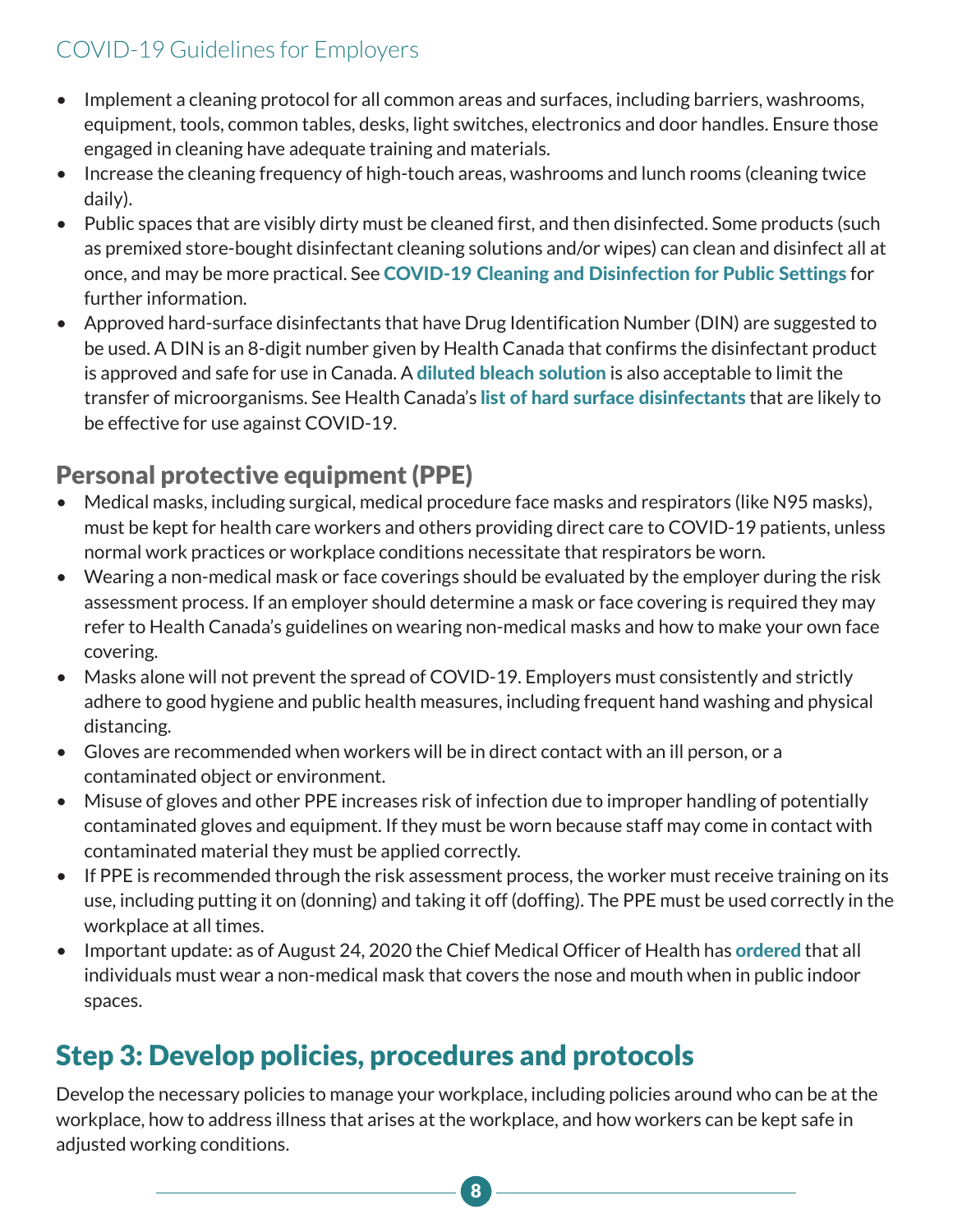**The Chief Medical Officer of Health has issued guidance around self-isolation that must be refected in your policies, procedures and protocols. For up-to-date guidance, visit** https://gov.nl.ca/covid-19/public-health-guidance/covis-91/symptoms/ **.**

#### **The policies should also clearly outline the following:**

- Prohibit or limit visitors.
- A process for workers who may start to feel ill while at work, including who they should notify and how they will travel from the workplace to their home.
- Procedures for workers working alone to reduce the risk of viral transmission, and/or work from home procedures to ensure workers are working safely.
- Ensure workers have the training and strategies required to address the risk of violence that may arise as customers and members of the public adapt to restrictions or modifications to the workplace. Ensure an appropriate violence prevention program is in place to prevent contact.
- Evaluate workplace policies and procedures to reduce physical contact, such as teleworking arrangements, flexible hours, staggering start times, use of email and teleconferencing.

# Step 4: Develop communication plans and training

Employers must ensure that everyone entering the workplace, including employees from other employers, know how to keep themselves safe while at your workplace.

- Be sure everyone is trained on the measures put in place and the policies around staying home when sick.
- Post signage, including occupancy limits and effective hygiene practices. Signage should also be posted at the main entrance indicating who is restricted from entering the premises (including visitors and employees with symptoms).
- Ensure workers are adequately supervised to ensure they know what to do.
- Train workers in the proper use of masks or face coverings.
- Make sure workers who are cleaning have adequate training and materials.
- Supervisors have been trained on monitoring workers and the workplace to ensure policies and procedures are being followed.

## Step 5: Monitor your workplace and update your plans as needed

Things may change as your business operates. If you identify a new area of concern, or if it seems like something is not working, take steps to update your policies and procedures. Involve workers in this process.

Ensure that workers can raise safety concerns. This may be through a worker health and safety representative/designate in workplaces or through an occupational health and safety committee.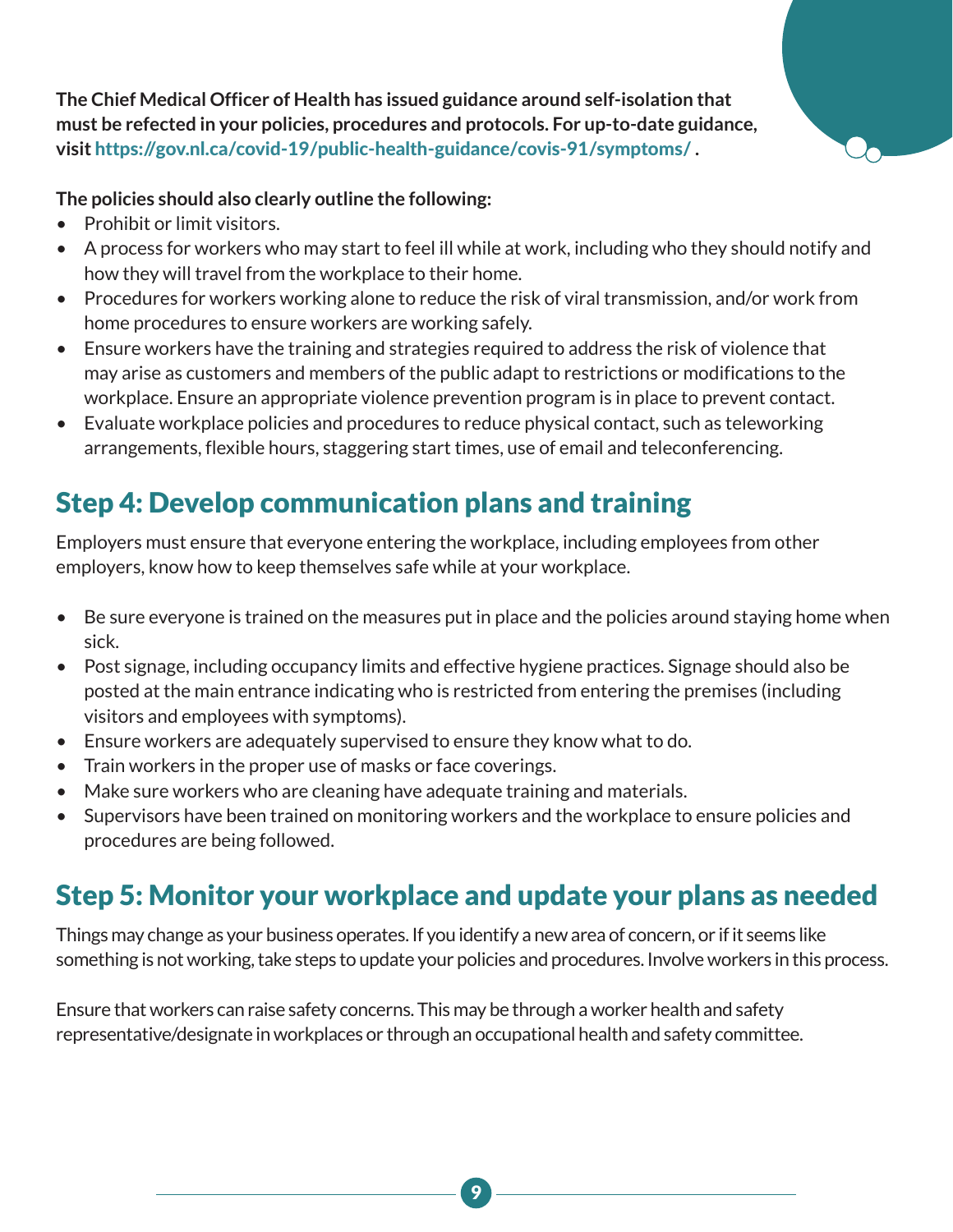# Step 6: Assess and address risks from resuming operations

#### **If your workplace has not been operating, there may be risks arising from restarting your business that you need to manage. Consider the following:**

- Have you had any staff turnover, or are workers required to change or adapt job roles, or to use new equipment? These workers must be orientated to the workplace and their job desks.
- Will workers need time or training to refresh their skills after having been out of the workplace?
- Have you changed anything about the way you operate, such as the equipment you use or the products you create?
- Are there any processes required for start-up that might introduce risks? Consider the impact of restarting machinery, tools and equipment, or clearing systems and lines of product that may have been left when your business was closed.

## Resolving concerns about unsafe work

Workers have the right to refuse work if they believe conditions are unsafe. For COVID-19, unsafe work would be where a worker's role places them at increased risk of exposure, and adequate controls are not in place to protect them from that exposure.

If the matter is not resolved between the worker and the supervisor, the right to refuse must be reviewed by the Occupational Health and Safety Committee or Worker Health and Safety Representative/Designate. If the issues remain unresolved, the employer and/or worker must contact OHS Division at Service NL, as per the stipulations of section 47 of the OHS Act and section 5 of the OHS regulations. Once that occurs, an Occupational Health and Safety Officer will consult with workplace parties to determine whether there is unsafe work and issue orders if necessary.

# Protecting mental health

Workers in the workplace may also be affected by the anxiety and uncertainty created by the COVID-19 pandemic. It is important to remember that mental health is just as important as physical health, and to take measures to support workers' mental well-being. Here are some resources that can assist with maintaining mental health in the workplace during this time.

- [COVID-19: Managing Stress During the Pandemic](https://www.gov.nl.ca/covid-19/files/Managing-Stress-During-the-Pandemic.pdf): Government of Newfoundland and Labrador tips to manage stress and stay healthy during this time of pandemic.
- [The latest covid-19 news/resources](http://cmhanl.ca/the-latest/news/covid-19-news-precautions-resources/): (Canadian Mental Health Association NL) Tips and information on how to reduce and manage anxiety due to the COVID-19 outbreak.
- [Psychological Health and Safety](https://workplacenl.ca/employers/health-and-safety/psychological-health-and-safety/) (WorkplaceNL) Resources to assist in implementing the National Standard of Canada for Psychological Health and Safety in the Workplace.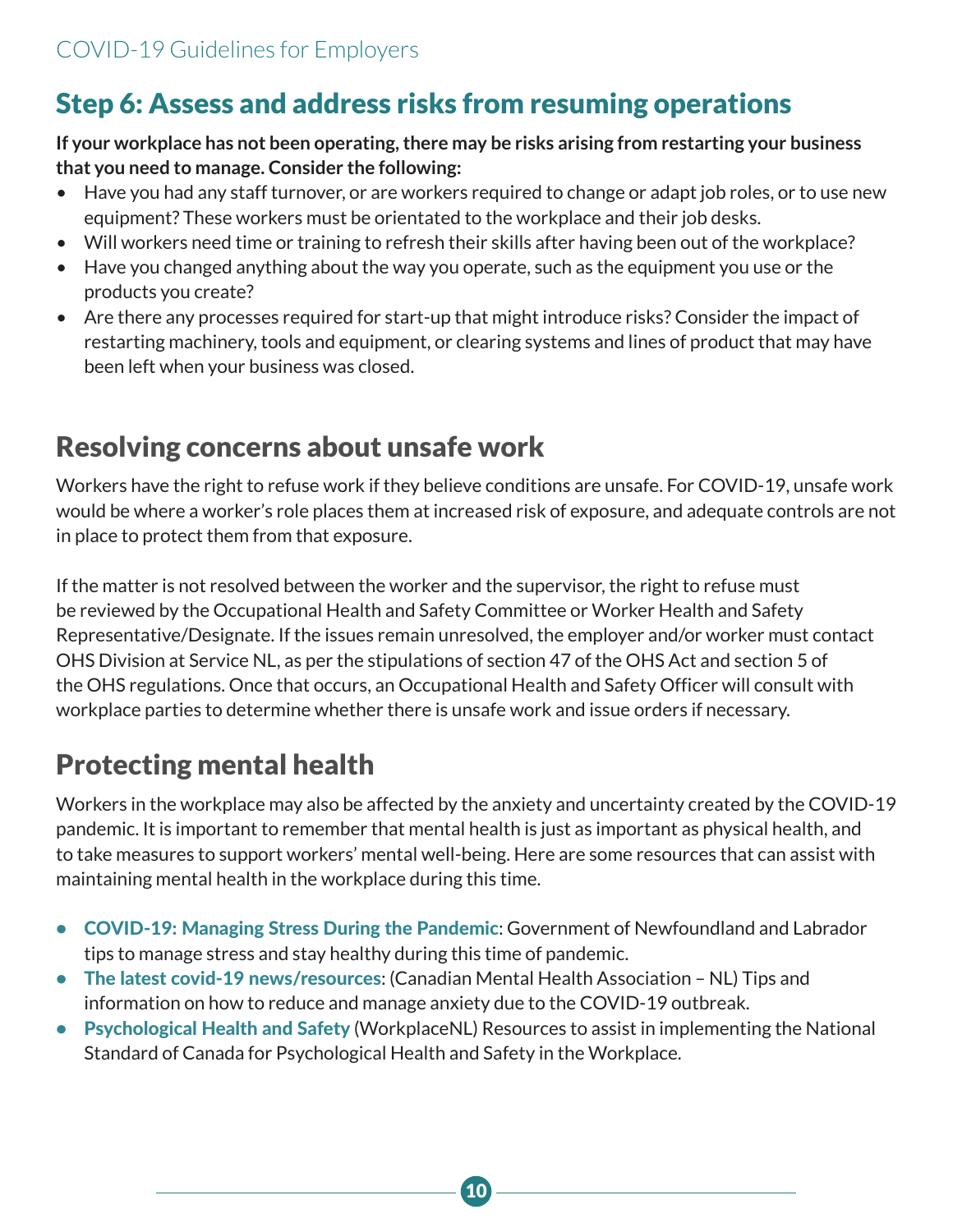- [Mental Health and Psychosocial Considerations During COVID-19 Outbreak](https://www.who.int/docs/default-source/coronaviruse/mental-health-considerations.pdf): (World Health Organization) The WHO's Department of Mental Health and Substance Use developed these considerations to support the mental and psychosocial well-being of different groups during COVID-19 outbreak.
- [Mental Health and COVID-19](https://www.conferenceboard.ca/insights/covid-19?AspxAutoDetectCookieSupport=1): (Conference Board of Canada) Videos on different aspects of mental health, including coping with anxiety, job loss, and dealing with isolation.
- [Taking Care of Your Mental Health](https://www.canada.ca/en/public-health/services/diseases/2019-novel-coronavirus-infection/mental-health.html): (Public Health Agency of Canada) Tips and resources for taking care of your mental health during the COVID-19 outbreak.

# If you have a question or concern

## Digital Government and Service NL, Occupational Health and Safety **Division**

Workers and employers with questions or concerns about the adequacy of COVID-19 safety measures in the workplace can call OHS Division at 709.729.2706 or toll free at 1.800.563.5471.

## **WorkplaceNL**

Health and Safety Advisors at WorkplaceNL are available to provide guidance and education on risk assessments and the development COVID-19 safety plans. Webinars are available to employers and workers on working safely through COVID-19. Please call 709.778.1000 or toll free at 1.800.563.9000.

# Additional Resources

- <https://www.gov.nl.ca/covid-19/> Newfoundland and Labrador Provincial Government Covid-19 website
- <https://www.gov.nl.ca/covid-19/files/Guidance-for-Workplaces.pdf> Guidance for Employers
- [Business Continuity Plan](https://www.ccohs.ca/publications/PDF/businesscontinuity.pdf) Canadian Center for Occupational Health and Safety
- [Infectious Disease Outbreaks/Pandemic Resources](https://www.ccohs.ca/outbreaks/) Canadian Center for Occupational Health and Safety. This is information and guidance issued by the Chief Medical Officer of Health in Newfoundland and Labrador.
- [https://www.gov.nl.ca/covid-19/files/Guidance-on-Personal-Protective-Equipment-PPE-for-](https://www.gov.nl.ca/covid-19/files/Guidance-on-Personal-Protective-Equipment-PPE-for-Employers.pdf)[Employers.pdf](https://www.gov.nl.ca/covid-19/files/Guidance-on-Personal-Protective-Equipment-PPE-for-Employers.pdf)

11

Guidance on Personal Protective Equipment (PPE) for Employers

• <https://www.gov.nl.ca/covid-19/information-sheets-for-businesses-and-workplaces/> Guidance for Employers Operating During COVID-19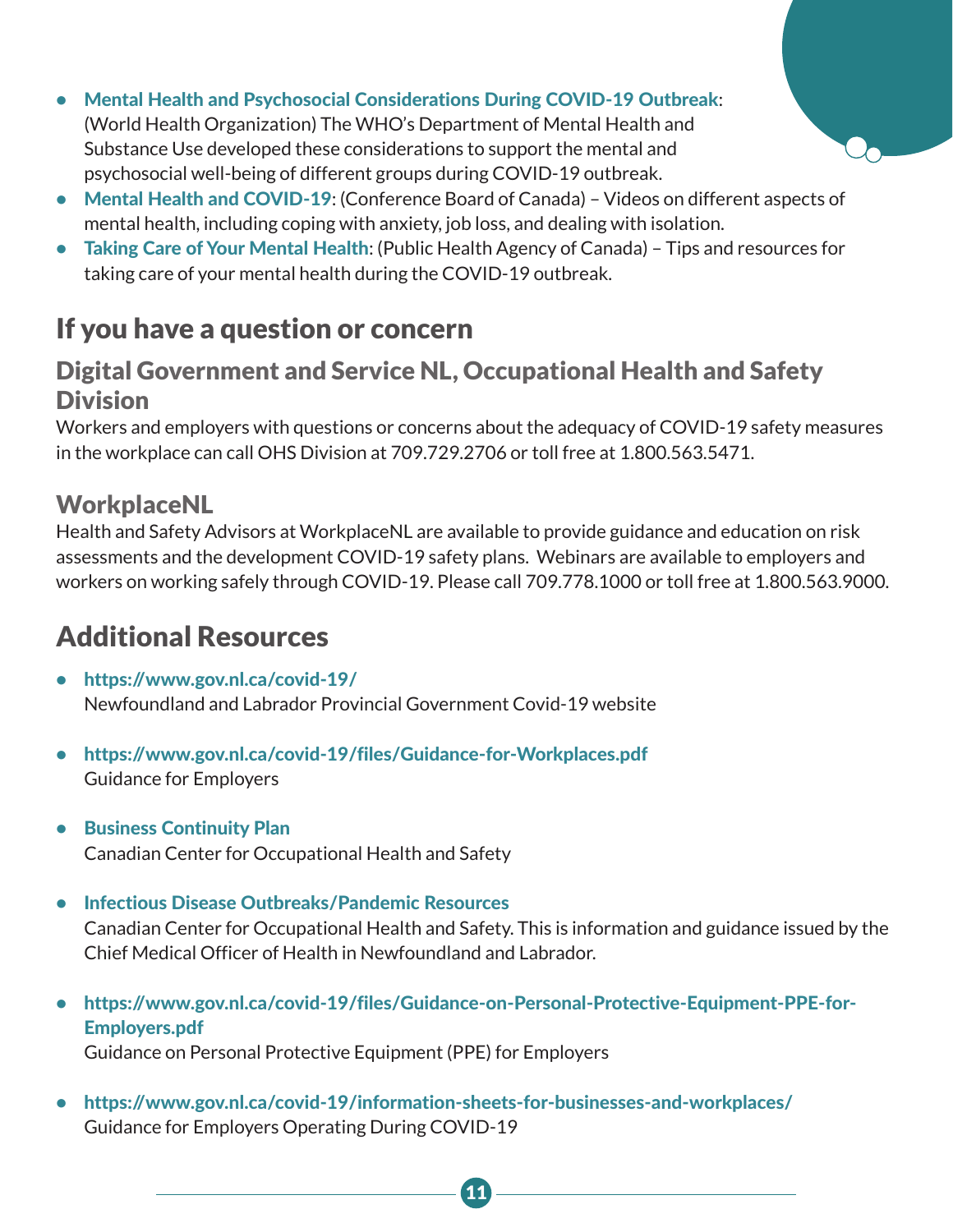- <https://www.gov.nl.ca/covid-19/files/Physical-Distancing-for-Businesses.pdf> Physical Distancing for Businesses
- [Special Measures Order \(Masks\)](https://www.gov.nl.ca/covid-19/files/Special-Measures-Order-Masks-August-24-2020.pdf) Declaration of requirement for masks in indoor public spaces.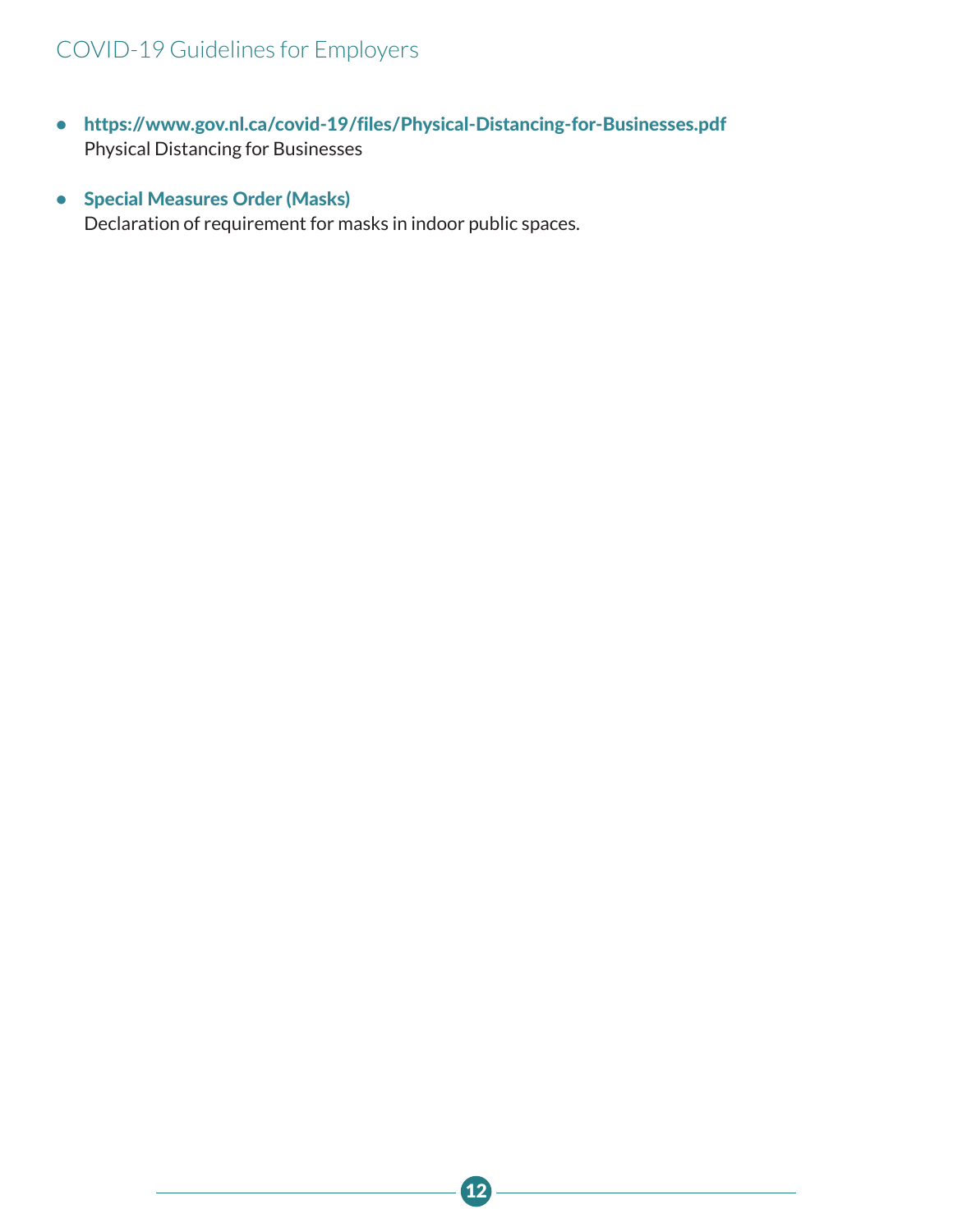# COVID-19: Fit for Work Questionnaire

To prevent the spread of COVID-19, workers should be pre-screened prior to entering the site or workplace. Pre-screening should also be performed for persons who may come into contact with workers where physical distancing measures cannot be maintained.

Employers should retain all completed forms for a period of one year.

| Date (yyyy/mm/dd): | Name (last, first):                  |
|--------------------|--------------------------------------|
| Business Name:     | Work/Site Location (street address): |

| <b>Self-Declaration by Worker/Visitor</b> |                                                                                                                                                                                                                                                                                                                                                                                                                                                                                                                                                                                                                                                                                                                                                                                                    | <b>Please Circle One</b> |           |
|-------------------------------------------|----------------------------------------------------------------------------------------------------------------------------------------------------------------------------------------------------------------------------------------------------------------------------------------------------------------------------------------------------------------------------------------------------------------------------------------------------------------------------------------------------------------------------------------------------------------------------------------------------------------------------------------------------------------------------------------------------------------------------------------------------------------------------------------------------|--------------------------|-----------|
| 1.                                        | Do you (worker or visitor) have one or more of following possible<br>COVID-19 symptoms (new or worsening):<br>Fever (including chills/sweats)<br>$\bullet$<br>Cough (new or worsening)<br>$\bullet$<br>Shortness of breath or difficulty breathing<br>Runny, stuffy or congested nose (not related to seasonal allergies or<br>$\bullet$<br>other known causes/conditions)<br>Sore throat or difficulty swallowing<br>$\bullet$<br>Headache<br>$\bullet$<br>Acute loss of sense of smell or taste<br>$\bullet$<br>Unusual fatigue, lack of energy<br>$\bullet$<br>New onset of muscle aches<br>Loss of appetite<br>$\bullet$<br>Vomiting or diarrhea for more than 24 hours<br>$\bullet$<br>Small red or purple spots on hands and/or feet (this symptom applies<br>$\bullet$<br>to children only) | <b>YES</b>               | <b>NO</b> |
| 2.                                        | Have you been in close contact with a known or suspected case of<br>COVID-19 in the last 14 days?                                                                                                                                                                                                                                                                                                                                                                                                                                                                                                                                                                                                                                                                                                  | <b>YES</b>               | <b>NO</b> |
| 3.                                        | Have you travelled outside of Newfoundland and Labrador in the last 14<br>days?                                                                                                                                                                                                                                                                                                                                                                                                                                                                                                                                                                                                                                                                                                                    | <b>YES</b>               | <b>NO</b> |
|                                           | If yes, which province or country?                                                                                                                                                                                                                                                                                                                                                                                                                                                                                                                                                                                                                                                                                                                                                                 |                          |           |